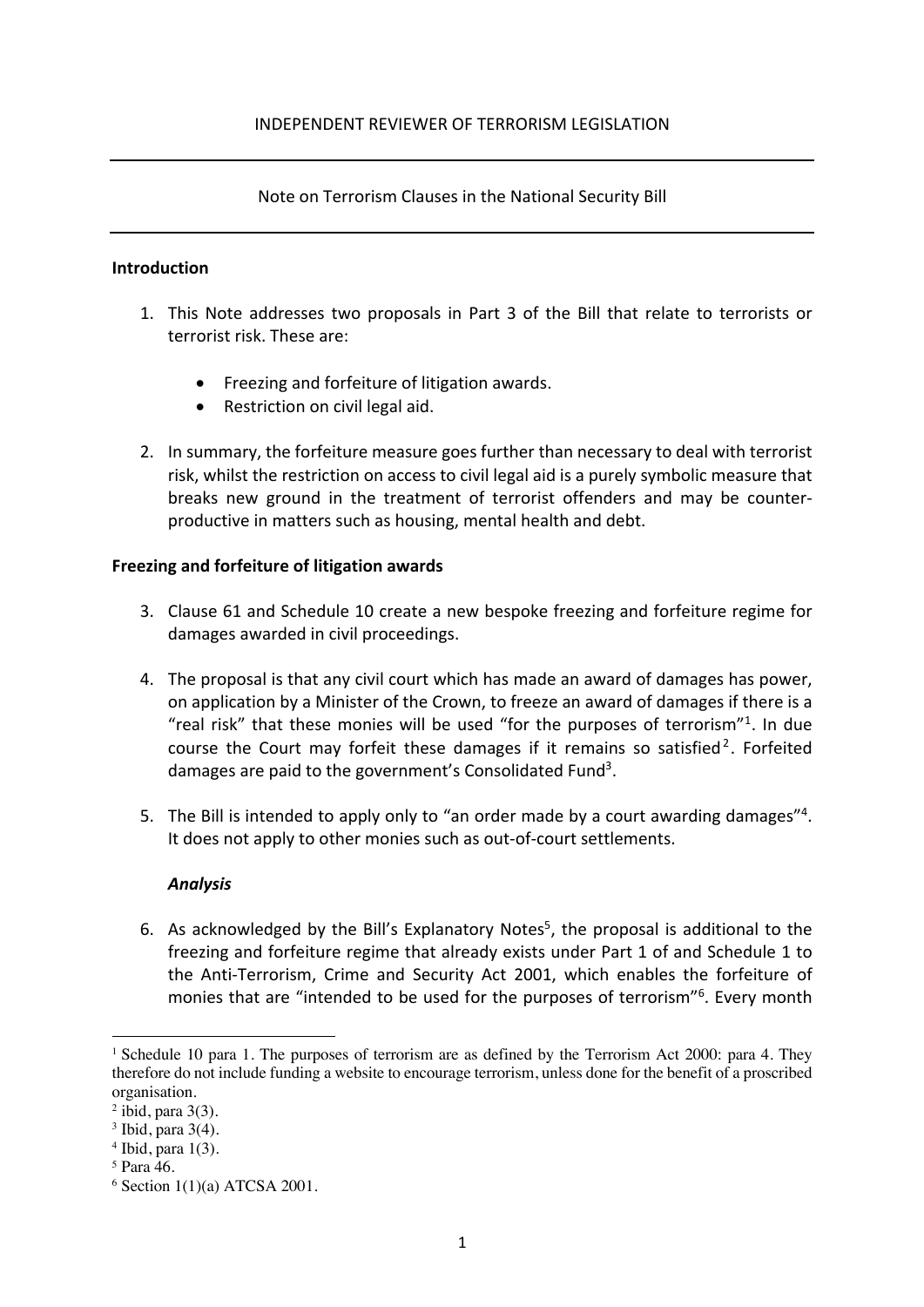there are roughly 4 applications for forfeiture under this Act which are ongoing before the Magistrates' Court<sup>7</sup>.

- 7. The new measures are intended to be available in any civil proceedings where damages may be awarded: including, for example, in a contract claim between two private parties before the County Court.
- 8. In practice, however, it may be that they are really intended for High Court civil cases in which the Court is already dealing with cases with a terrorist aspect, for example a claim in which a convicted terrorist is applying for damages against the intelligence agencies:
	- The Ministry of Justice's Impact Assessment suggests that this is the scenario which inspired the new measures<sup>8</sup>.
	- If so, freezing and forfeiture will only arise if the damages have not already been reduced to zero under Clauses 58-60 of the National Security Bill, which will if enacted enable the Court to reduce damages in national security proceedings where the claimant has been involved in connected terrorismrelated conduct.
- 9. Given that there is no greater operational risk from court-awarded damages than other monies such as lottery wins, it must be asked why a further regime is required.
- 10. One plausible answer is that this avoids having to initiate separate court proceedings where a senior judge is already seized of the matter and is aware of the full national security dimensions of the case because, for example, the intelligence agencies are involved in closed material proceedings under the Justice and Security Act 2017.
- 11. In this vein, the Ministry of Justice's Impact Assessment refers to the need for "a process within existing court proceedings" that "enable damages to be frozen at the point of award" to address "the risk of funds being instantly spirited away"<sup>9</sup>.
- 12. If this is the policy aim, it would be sufficient to enable the court seized of the damages claim to adapt the procedures available under the ATCSA 2001 without the need to initiate new proceedings in the Magistrates' Court. However, the new provisions *also* introduce a lower threshold than under the 2001 Act: it need not be shown that the damages are "intended to be used", only that there is a "real risk" that they will be used for the purposes of terrorism.
	- A lower threshold may be justified for an interim freezing measure but final deprivation of property based on an assessment of risk is novel.
	- Assessment of terrorist risk is not only imprecise, but it is quintessentially a matter for the authorities in the light of considerations of national security and

<sup>7</sup> Terrorism Acts in 2020 at 8.55.

<sup>8</sup> Para 3.

<sup>9</sup> At paras 27, 29.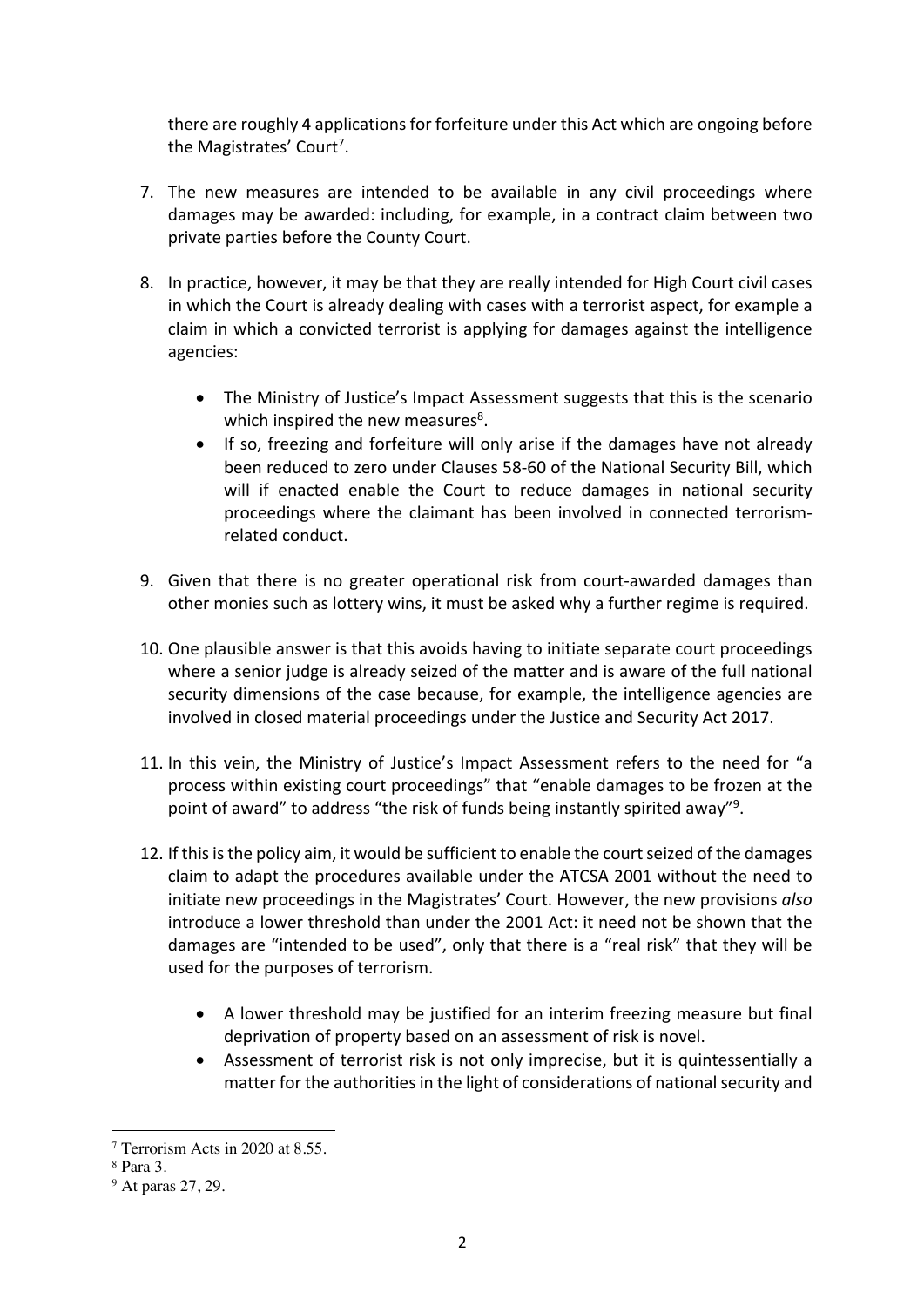public safety, on which a Court will accord the authorities appropriate respect for reasons of institutional competence and democratic accountability<sup>10</sup>.

- It follows that this measure not only makes it easier to deprive individuals of damages to which a court has found they are entitled, but it passes an advantage to the authorities who are most likely to be the defendants in proceedings in which this measures are invoked.
- Moreover, if damages awarded against the government are eventually forfeited they will be returned to the government via the Consolidated Fund.
- 13. In conclusion, reducing the possibility that civil damages, like any other monies, will be used for the purposes of terrorism is self-evidently important. However, this measure goes further than necessary. It also risks the impression that if the government is sued, it will have a special advantage in keeping hold of monies which is not available to other unsuccessful parties in civil proceedings.

## **Restrictions on Legal Aid.**

- 14. Under clauses 62-3, convicted terrorists who have reached adulthood will face restrictions on their ability to secure publicly funded legal aid for civil proceedings, including family proceedings.
- 15. Convicted terrorists mean persons convicted of any of the offences listed in Schedule A1 of the Sentencing Code (England and Wales) or Schedule 1A of the Counterterrorism Act (Scotland and Northern Ireland), or any offence found to have a terrorism connection, at any time after 19 February 2001 (the date on which the Terrorism Act 2000 came into force).
- 16. The restrictions last for 30 years for terrorist offenders who committed their offences as adults, and 15 years for those who committed their offences as children.
- 17. The automatic nature of the restrictions mean that they apply equally to an offender who receives a non-custodial sentence for a less serious terrorism offence<sup>11</sup> as to a person convicted of a mass casualty attack:
	- There is no discretion either on the part of the sentencing court or the Secretary of State to determine whether the offence is of such a nature that restrictions are appropriate.
	- Since there is no power to revoke, the restrictions apply equally to terrorists who have truly reformed.

<sup>10</sup> R (Begum) v SIAC [2021] UKSC 7, at para 70.

<sup>&</sup>lt;sup>11</sup> In the year to 31 December 2021, there were 11 non-custodial sentences imposed for terrorism-related offences: Home Office, Statistics on the operation of police powers, quarterly data tables (10 March 2021), Table C.04. Whilst it is conceivable that Table C.04 includes some sentences for offences that are not within Schedule A1 of the Sentencing Code (such as failure to comply with a Schedule 7 examination at a port or border), the phenomenon of non-custodial sentences (particularly for youths) for terrorism offences such as encouraging terrorism (section 1 Terrorism Act 2006), disseminating terrorist publications (section 2) or downloading terror manuals (section 58 Terrorism Act 2000) is well-documented.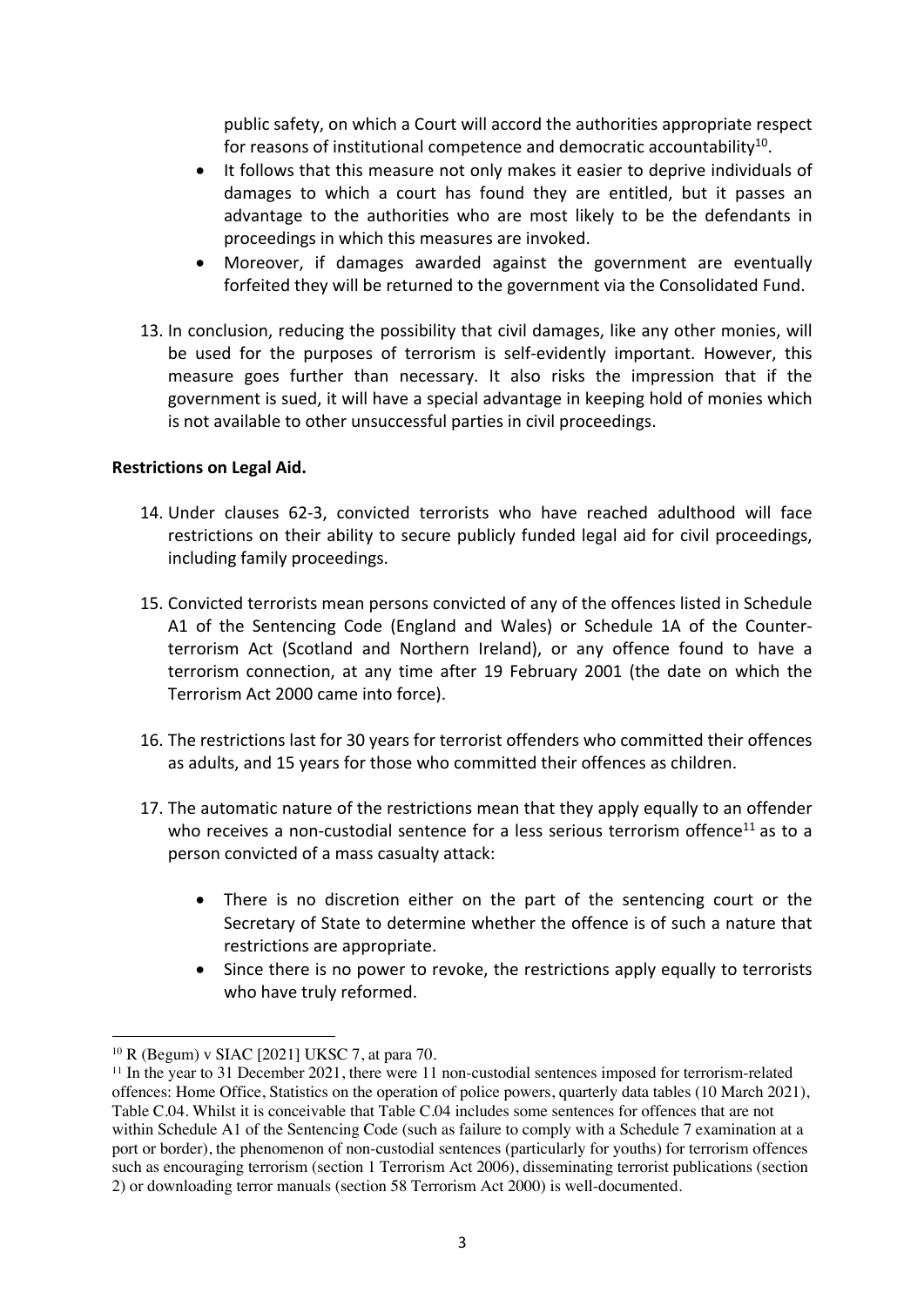18. The restrictions to legal aid do not completely prevent civil legal aid being granted to a convicted terrorist who will be able to apply the Director of the Legal Aid Agency for an "exceptional case determination"<sup>12</sup>. This applies to cases where, subject to merits and means, it would otherwise breach or risk breaching Convention rights not to do grant legal aid<sup>13</sup>. This is a very narrow exception.

# *Analysis*

- 19. According to the Ministry of Justice's Human Rights Memorandum, the aim of the measure is "symbolic", to reflect the significance of the bonds with the State and society that are broken by the commission of terrorist offences<sup>14</sup>.
- 20. It is not suggested that the measure is intended to reduce the risk of terrorism.
- 21. In general, terrorist offences are treated like other criminal offences, and terrorist offenders are not given a special status. Underpinning the UK's first permanent terrorism legislation were the following principles:
	- (a) Legislation against terrorism should approximate as closely as possible to the ordinary criminal law and procedure.
	- (b) Additional statutory offences and powers may be justified, but only if they are necessary to meet the anticipated threat. They must then strike the right balance between the needs of security and the rights and liberties of the individual.
	- (c) The need for additional safeguards should be considered alongside any additional powers<sup>15</sup>.
- 22. Once a terrorist offender has completed their sentence, they are encouraged to reintegrate into society. From the public's point of view, reintegration is the best counter-terrorist outcome. A terrorist offender who goes back into society and lives quietly presents a rosier prospect than one who needs perpetual monitoring.
- 23. Released terrorist offenders do present a particular risk. Special post-release measures for convicted terrorists – such as longer periods of supervision on licence<sup>16</sup> and reporting obligations<sup>17</sup> are justified on the basis that they are designed to reduce the risk of reoffending.
- 24. As far as I am aware, this is the first time that Parliament has been asked to consider automatic symbolic restrictions on offenders convicted under terrorism legislation. If enacted, terrorist offenders are to be treated differently from other criminal offenders

<sup>12</sup> Clause 62(7).

<sup>&</sup>lt;sup>13</sup> Section 10(3) Legal Aid, Sentencing and Punishment of Offenders Act 2012.<br><sup>14</sup> At para 94.

<sup>&</sup>lt;sup>15</sup> Lord Lloyd, Inquiry into Legislation against Terrorism (1996) at paragraph 3.1. The fourth principle refers to compliance with international law.

<sup>16</sup> Part 1 Counter-Terrorism and Sentencing Act 2021.

<sup>&</sup>lt;sup>17</sup> Part 4 Counter-Terrorism Act 2008.